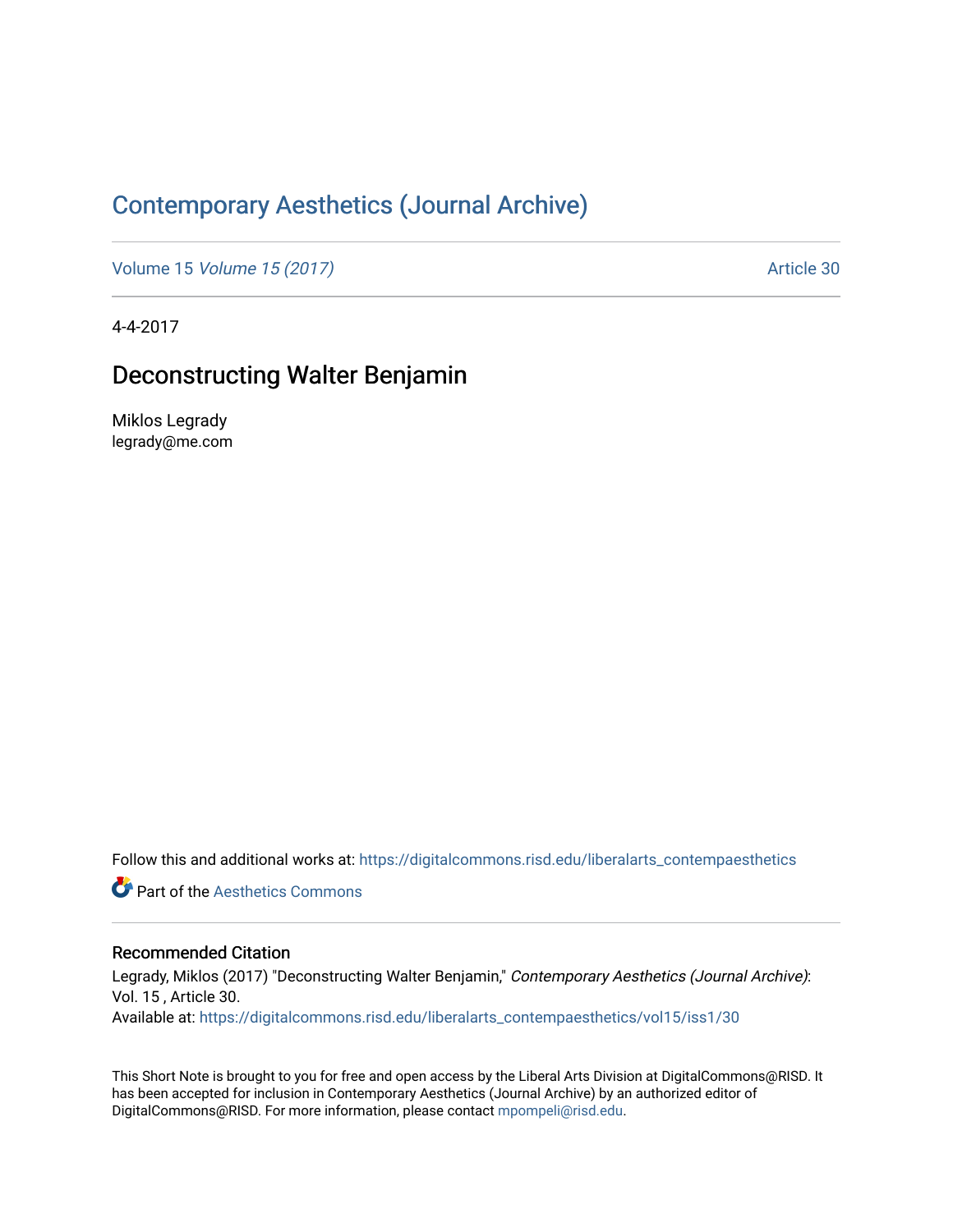

**[About CA](https://contempaesthetics.org/pages/about.html)**

**[Journal](https://contempaesthetics.org/newvolume/pages/journal.php)**

**[Contact CA](https://contempaesthetics.org/pages/contact.html)**

**[Links](https://contempaesthetics.org/pages/links.html)**

**[Submissions](https://contempaesthetics.org/pages/guidelines.html)**

**Search Journal** Enter search terms

Search

[Editorial Board](https://contempaesthetics.org/pages/editorialboard.html)

[Permission to Reprint](https://contempaesthetics.org/pages/reprint.html)

**[Privacy](https://contempaesthetics.org/pages/privacy.html)** 

[Site Map](https://contempaesthetics.org/pages/sitemap.html)

[Publisher](https://contempaesthetics.org/pages/publisher.html)

[Webmaster](mailto:webmaster@contempaesthetics.org)

## **Deconstructing Walter Benjamin | Vol. 15 (2017), Short Notes**

 *Miklos Legrady*



Miklos Legrady, cultural revolution, acrylic on canvas, 2005 18" x 24" - 45.72cm x 60.96cm

I'm going to hurt your feelings and it's going to upset you, but Walter Benjamin did not say what you think he said, nor what they said about him, nor what we learned in school. It is hard to believe we held illusions as articles of faith for decades, but then think of medieval monks in flea-ridden cassocks who counted angels dancing on the head of a pin. We're not that far ahead; we also hold political beliefs that look plausible at the moment but seriously need corrections on the basis of fact.

At the core of Benjamin's argument is *that which withers in the age of mechanical reproduction is the aura of the work of art.* He's wrong in that books are made by mechanical reproduction yet stories and authors retain their aura as much as any work of art. Munch's *The Scream* is known from reproduction yet remains haunting, as haunting as any Raven perched upon a bust of Pallas just above my chamber door. Without its aura, an image is illustration, not art. Benjamin's error comes from a materialism which says that the only meaning of art lies in an accurate rendition of reality, the essence of art is pictorial reproduction.

Some find Benjamin complex and difficult; there's reason for that but not what we'd expect. When we read something that contradicts our expectations, we generally skip that sentence; here we eventually find ourselves with shreds and hanging chads. The difficulty in reading Benjamin is not intellectual comprehension; it is in matching what we read to what he's supposed to have said: we must censor the text to meet our expectations. Many of us stop reading when unable to reconcile such contradictions between fact and fiction, and so we leave Benjamin behind as "difficult." It is near impossible to interpret Benjamin according to the mythology woven in his name.

Walter Benjamin has been praised as an early Marshall McLuhan, a social scientist able to discern the cultural effects of media. Yet on reading the text we find a political message that strays from the truth and then ignores it. Where we thought "The Work Of Art in the Age of Mechanical Reproduction" was research similar to